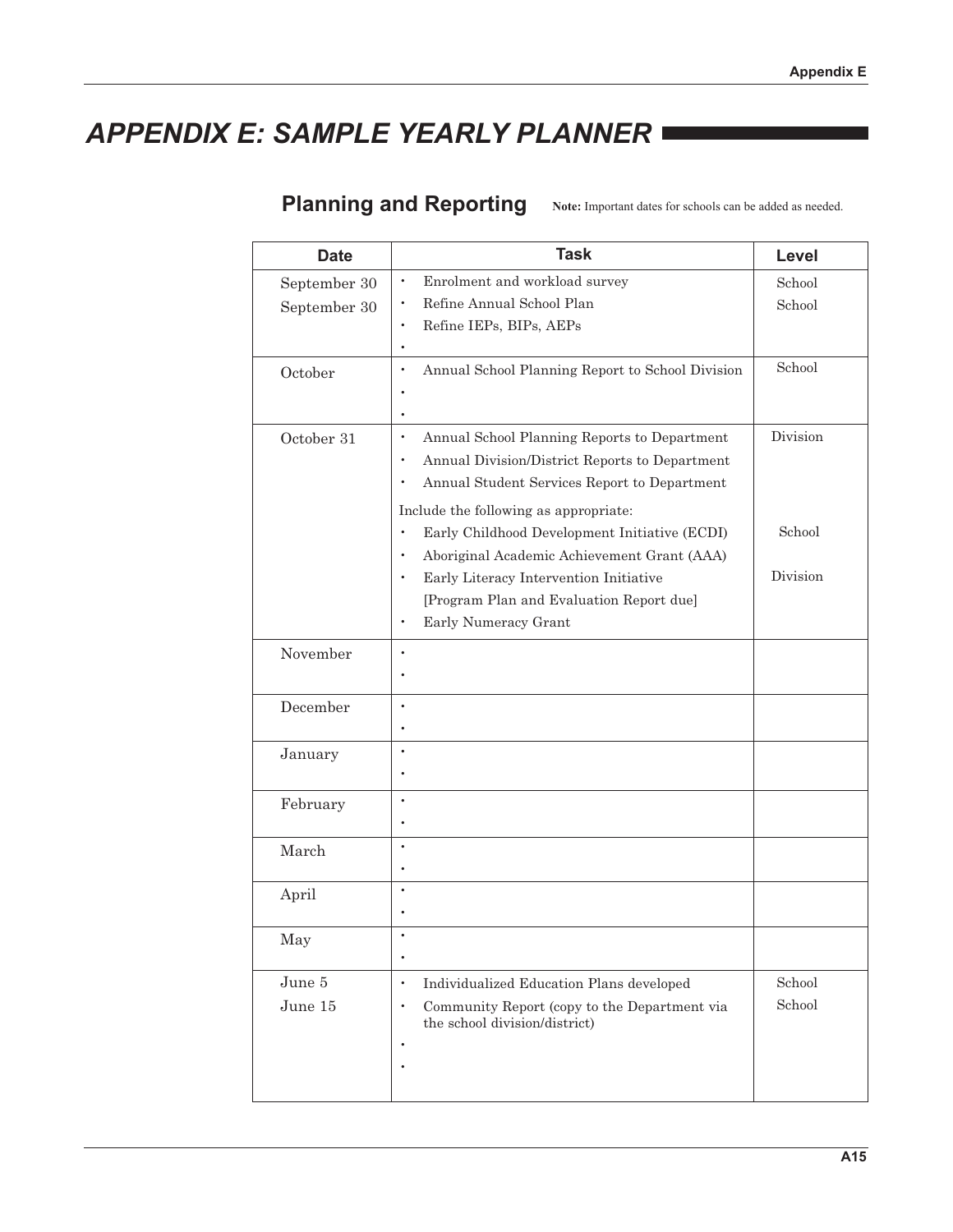| <b>School</b>    |                  | <b>School Division</b> |                  | <b>Education, Citizenship</b><br>and Youth |                  |
|------------------|------------------|------------------------|------------------|--------------------------------------------|------------------|
| <b>Planning</b>  | <b>Reporting</b> | <b>Planning</b>        | <b>Reporting</b> | <b>Planning</b>                            | <b>Reporting</b> |
| Date:            | Date:            | Date:                  | Date:            | Date:                                      | Date:            |
| <b>Activity:</b> | <b>Activity:</b> | <b>Activity:</b>       | <b>Activity:</b> | <b>Activity:</b>                           | <b>Activity:</b> |
|                  |                  |                        |                  |                                            |                  |
| Date:            | Date:            | Date:                  | Date:            | Date:                                      | Date:            |
| <b>Activity:</b> | <b>Activity:</b> | <b>Activity:</b>       | <b>Activity:</b> | <b>Activity:</b>                           | <b>Activity:</b> |
|                  |                  |                        |                  |                                            |                  |
| Date:            | Date:            | Date:                  | Date:            | Date:                                      | Date:            |
| <b>Activity:</b> | <b>Activity:</b> | <b>Activity:</b>       | <b>Activity:</b> | <b>Activity:</b>                           | <b>Activity:</b> |
| Date:            | Date:            | Date:                  | Date:            | Date:                                      | Date:            |
| <b>Activity:</b> | <b>Activity:</b> | <b>Activity:</b>       | <b>Activity:</b> | <b>Activity:</b>                           | <b>Activity:</b> |

## **Template for Planning and Reporting Timeline**